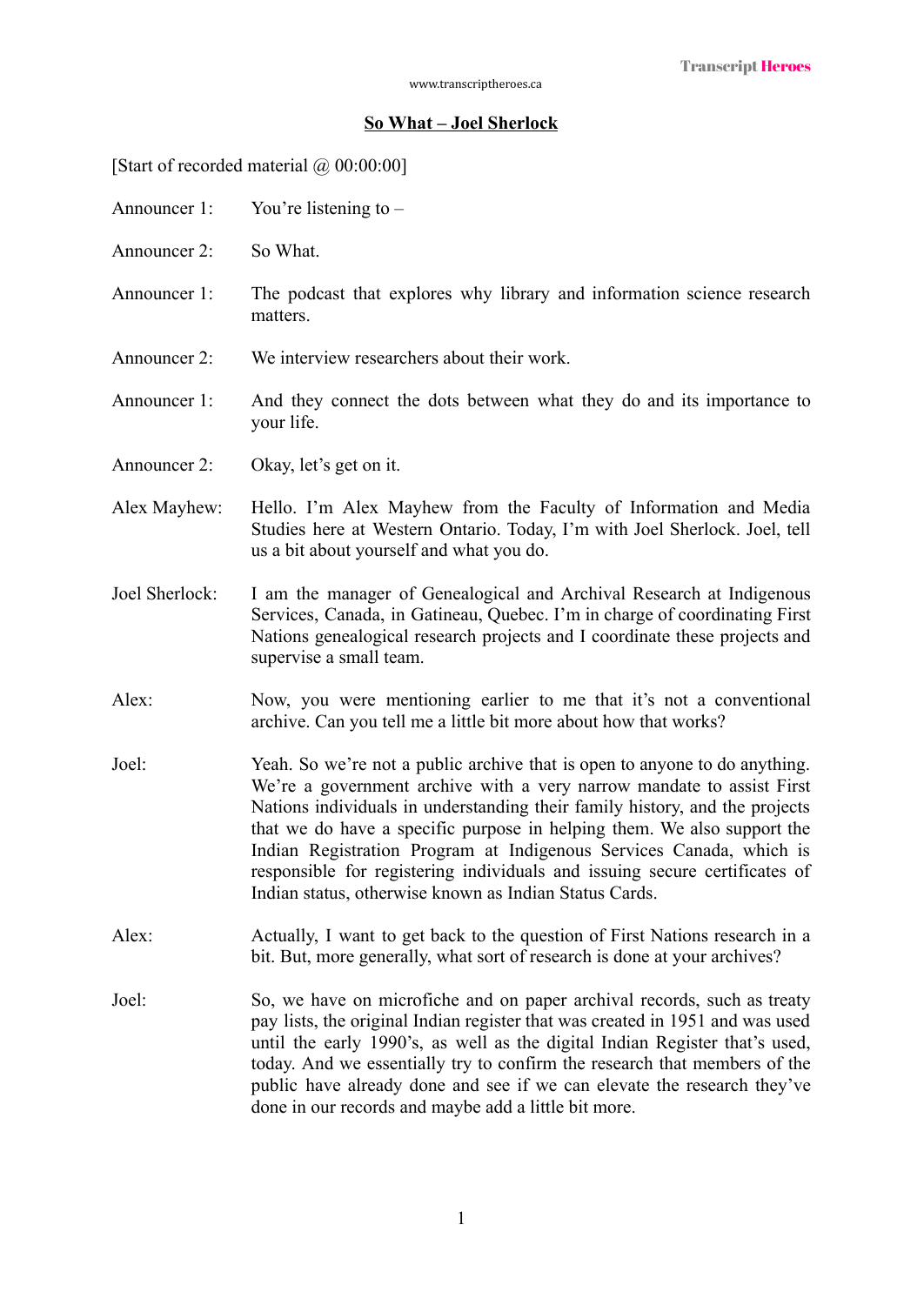And some of this research is for the purpose of just knowing their family history. Others are for a specific purpose, such an immigration to the United States, and in order to get to other birth registers.

- Alex: Can you tell me exactly what a register is?
- Joel: So, the Indian Register, back in 1949, the federal government had a difficult time determining which indigenous people were entitled to treaty benefits, and the government benefits and who were not. So they requested every band on the country to submit a list of their members. And these lists were posted in the various band offices and members of each band were able to scrutinize these lists, add people that maybe were missed, subtract people that maybe passed away. And these lists were brought together and were the basis for the first Indian Registration system, which was then created in 1951.

And that system was used so that the government could be certain who was entitled to the government benefits as a result of treaties and who was not.

- Alex: I have to ask, what did they do beforehand? I mean, you mentioned it was a very good system. But I have to imagine they had something.
- Joel: Well, it's a bit difficult. Every band in Canada has signed some sort of treaty but they would only keep track of – keep good track, I should say – of the people to whom were due an annual treaty payment every year. So not every treaty that was signed across Canada necessarily yielded an annual payment to each individual band member. So generally, the treaties that did yield money are located in Alberta, Saskatchewan, Manitoba, and some parts of Ontario. So those, although I don't think they were intended, necessarily, to be members lists, they came to be somewhat co-opted for that purpose. But they were initially just meant to track who got paid treaty that year and who didn't.

In other provinces, such as British Columbia and in the Six Nations Reserve, near Brantford, Ontario, there were Indian agents that kept a census list, which was obvious for the population and demographic purposes. So those were kept. But there were places like in Quebec and the Maritimes and the Northern Territories here in Canada no lists were really kept until 1951. And, of course, there are also bands that maybe were recognized in the  $19<sup>th</sup>$  or early  $20<sup>th</sup>$  century who have since signed treaties, since 1951, and so we won't have information for their band, until they sign the treaty.

- Alex: I want to dive in a bit more to the research that's being done at your archival institution. What do you call it? Would you just call them archives, or?
- Joel: We're a government program. Archive I guess would be the closest to it.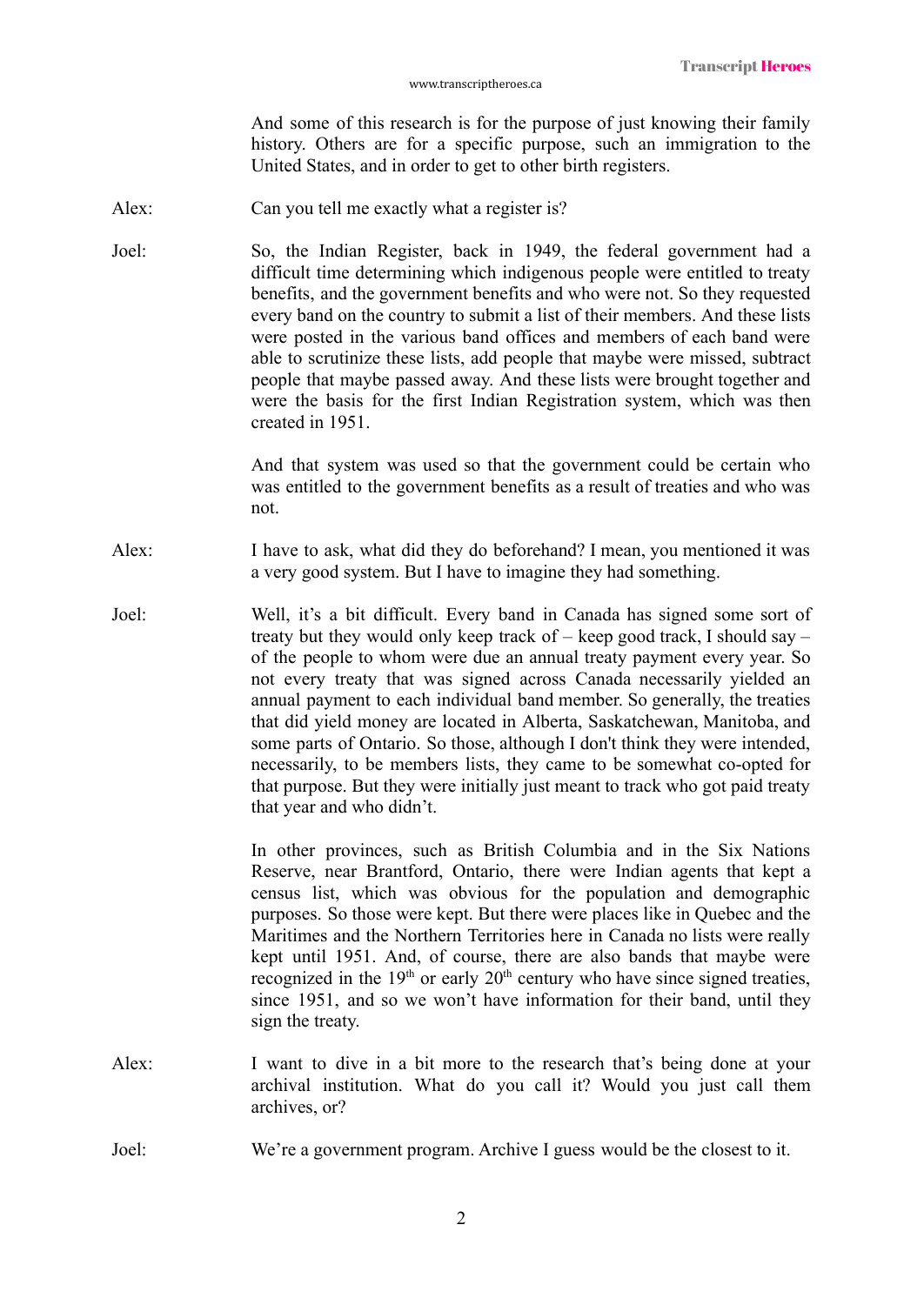Alex: What satisfy qualities does your archive have and the records that you have that impacts to research people do. Or what qualities does it lack?

Joel: Sure. A huge source, like I said, of our research are treaty pay lists. The challenge of the treaty pay lists are, again, it's an accounting record. And so some of the limitations of treaty pay lists are that in each entry, on each line of the pay list, it only names the head of the household. And in the next columns it says this is how many men live in the household, this is how many women live in the household. This is how many boys and girls live in the household. So the name usually refers to the husband, who was usually the head of the household in that time period.

> The woman was usually just one, the spouse. And the boys and girls usually refer to the children of that couple. But those individuals, unless the head of house, are often not named in the records. So sometimes, if a child passes away before they reach adulthood, sometimes we don't know their names. And that's a little bit sad. As well, there is also the sexism is manifest in that often women are not named in these treaty pay lists, either. And so even if their husband passes away, sometimes it'll just say John Smith, in brackets, widow. And so there wasn't even impetus to change the name on the entrée of the pay list to reflect the female having assumed the head of the household. So that's – those are limitations that we see very often.

> It's also challenging sometimes to track people because there's a pay list for every year in which treaty is paid. So children will only get their own entry on the pay list when they turn 18 years old. A boy or a girl could receive their own entry when they're 18 years old. However, when women get married they assume the entry of their husband. So if a women has – if the turn 18 but they don't move away from home, or they just get married and move out of home right into their married home, sometimes we never know that woman's name, unless they live until 1951, in which case we will then see what their name is because the department took a better records and took notice of names.

- Alex: You also mentioned that other things like terminology used in the records can be important?
- Joel: Yeah, the terminology can be challenging, as well. Sometimes, there will be a notation in the treaty pay list that says: Woman married to non-treaty man. And so it's tempting to make the assumption that that's an individual that does not have indigenous heritage, does not have First Nation heritage, from outside of the community. But that's not always true. The history of the administration is such that if you are a boy or girl and you're the child of a First Nation women, but a non-First Nation man, you were not entitled to status. And so it's very possibly that that man that that woman is marrying could be the child of that situation. So that's not always clear.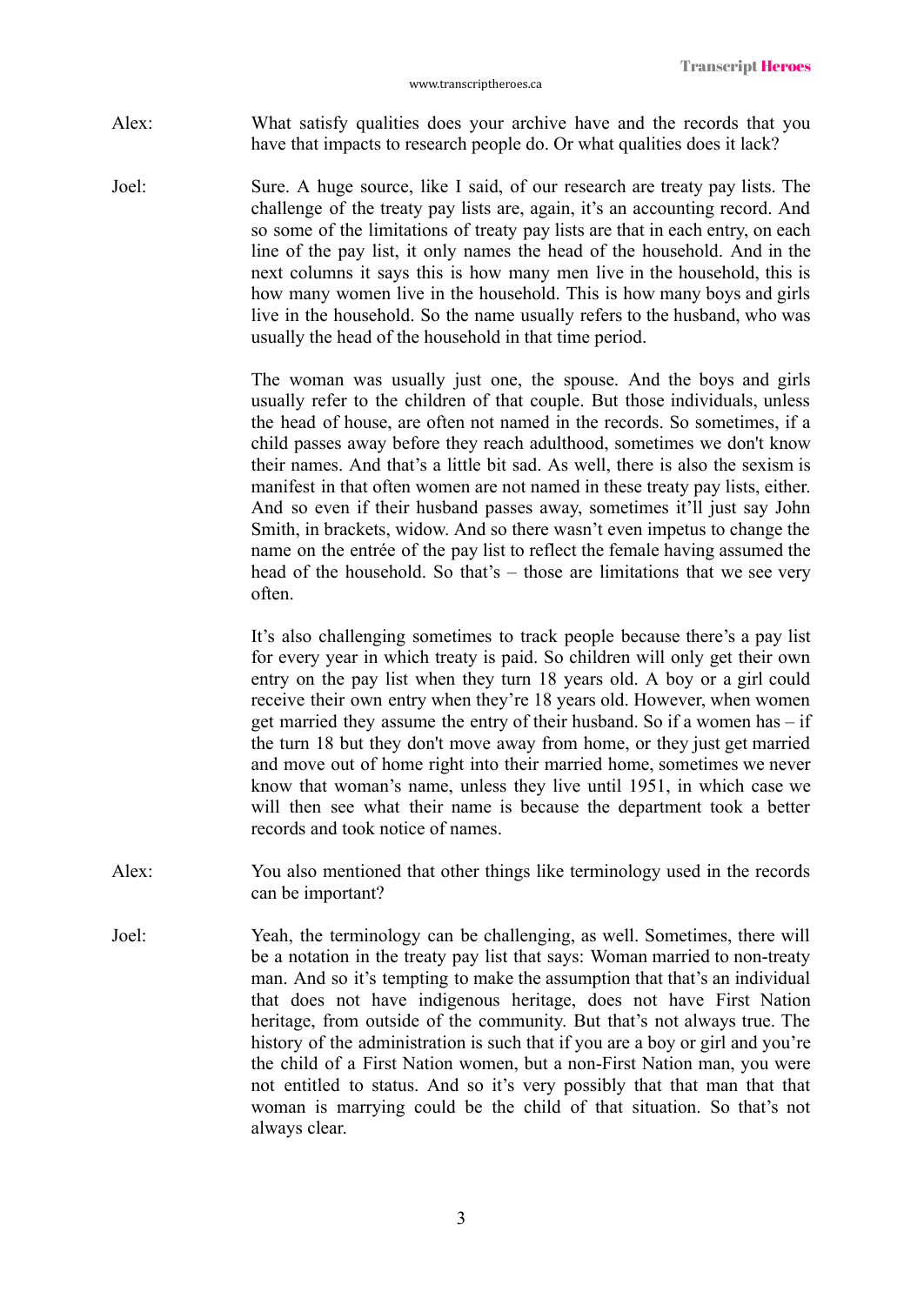Also, you see this old terminology such as "half-breed," which is very problematic. I don't think I need to go into why that's problematic but that's often interpreted as an AT individual. But back in the early  $20<sup>th</sup>$ Century, I don't think there was a consensus as to what half-breed meant. Sometimes half-breed could be applied to a First Nation individual that's from a mixed household. So sometimes we have to kind of put our assumptions aside and dig a little bit deeper to figure out where these individuals actually came from. Because in today's terminology maybe they would not be considered an AT, or maybe they would not be considered a non-status individual.

- Alex: I can see how that would be complicating factor for research.
- Joel: Yes.
- Alex: You also mentioned issues with geographic coverage and other places.
- Joel: As I've mentioned, before, the unfortunate part of my reality is that we don't have equal coverage for every band across Canada that sat before some – the treaties that were signed that yielded a payment to First Nation individuals. You can go a lot farther back in history for them than those that didn't. So, unfortunately, for some bands, we can only go back to 1951, when Indian status was generalized across the country, and sometimes we can't go back farther than that. If I have a client that's looking for an ancestor that passed away before 1951 or before the time in which they signed a treaty, I can't help them, unfortunately. And that's most common for the regions of Quebec and the Maritimes and parts of the Northwest Territories and the Yukon.
- Alex: I want to ask a little bit about some of the records, themselves in the archives. Particularly you mentioned that you use microfiche.
- Joel: Yes.
- Alex: That's not the newest technology. Does that provide any special issues?
- Alex: Yeah, the microfiche if problematic. They're of course copies of the original archival records. Although I'm grateful for the microfiche because that makes the shelf space required a lot smaller and makes it a lot more manageable. But, you know, when you take an image of a record, there's always a little bit of degradation. Even when you digitize them an image, it's never better than the original image. And so sometimes the microfiche are very thin so very difficult to read. And most the process of digitizing these records, as well, and even my digitized images aren't as good as the microfiche, sometimes. Sometimes the images are very faint and combined with some Indian nations have terrible penmanship. They're very difficult to read. Also, some individuals identify themselves with their First Nation names. And sometimes those names are just spelled phonetically and that phonetic spelling can vary from year to year. And so those are some of the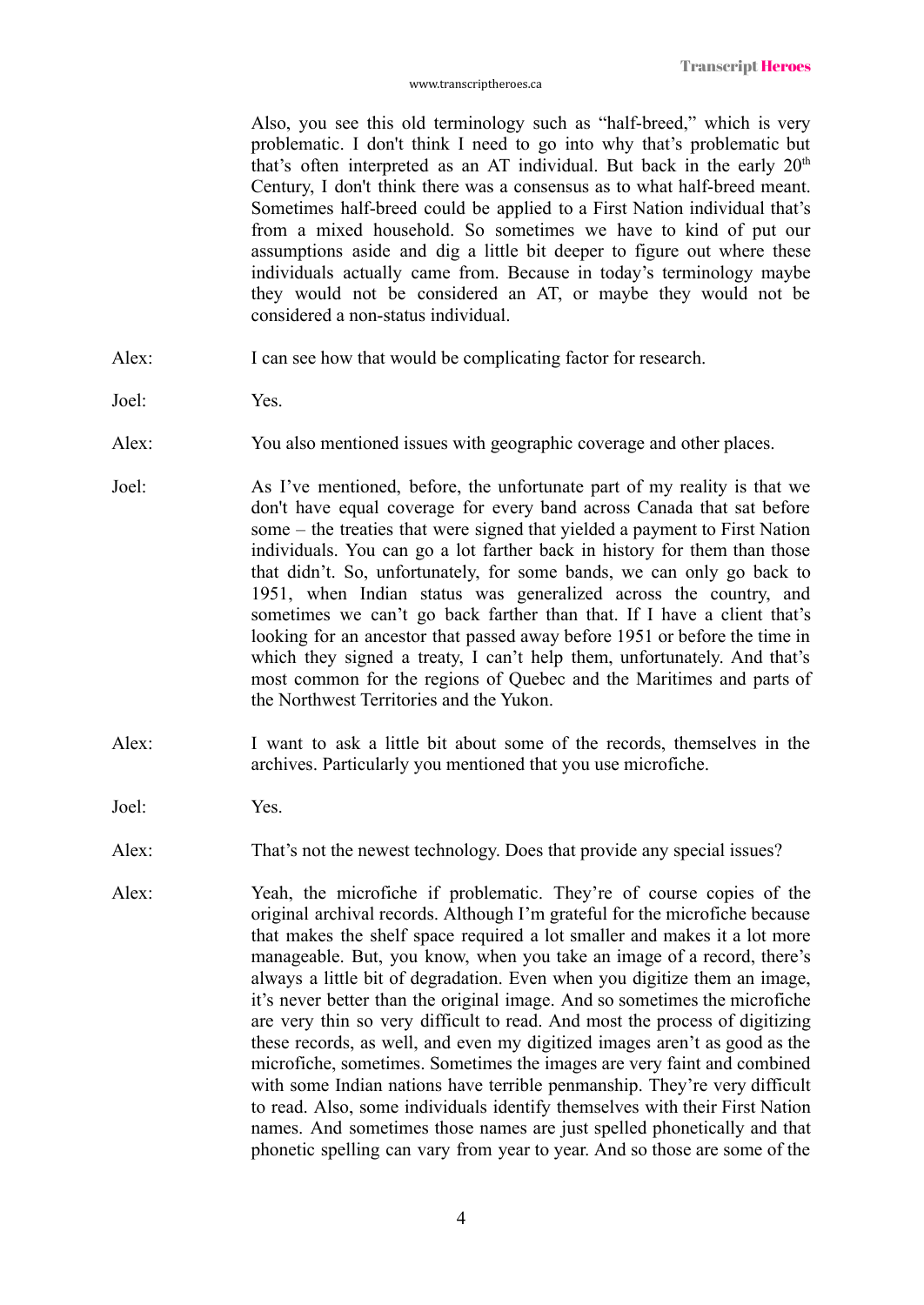challenges that we have with the microfiche and in dealing with old records.

- Alex: We talked about some of the limitations and maybe some qualities missing from the archive that one could hope were there. What about some successes? Tell me what things people come and look for that they have.
- Joel: I think what I'm really proud of and what I'm really proud of what we do is that we try to help individuals with practical problems that will have a positive impact on their lives. So are you familiar with the Jay Treaty, at all?
- Alex: I am not. Tell me about that.
- Joel: There's a treaty signed, called the Jay Treaty, J-A-Y, signed between the United States and the British Crown way back in 1793. [Editor's note, the Jay Treaty was signed in 1794, not 1793] And the Jay Treaty treated a wide range of diplomatic issues in North America between – I'll call them Canadians for the simplicity – the Canadians and the Americans. And one of the issues that this treaty covered was the issue of First Nation migration. And whether First Nations should be restricted in crossing the U.S.-Canada border.

And it was determined in this treaty, which is kind of progressive for the time, that First Nations and the Inuit, should have no restriction in crossing the border, which is very interesting. And the United States, today, interprets this treaty in their immigration legislation, that Canadian born First Nations who have 50 percent Indian blood, I'm quoting that, should not only have uninhibited access to the United States, but they can work in the United States without a visa, and even obtain a Green Card for free.

So one thing that we do in order to help the genealogy, the heritage side of our client's applications and provide a letter that briefly outlines their indigenous history. Their First Nation's history. And they can take our letter and take that to the border and use that as proof of their heritage. If the immigration officer is satisfied that they meet the blood quantum, as they call it, of 50 percent Indian blood, they can get those benefits. It's been able to help a lot of people cross the border, get better jobs. It even helped one person successful do a transfer within her company to a better position without having to go through a difficulty that immigration can sometimes be. So that's what I'm most proud of and I think that's probably the most important services that we offer.

- Alex: That's fantastic. I want to talk again a little bit more about what do you think the best practices are for managing an archive. Specifically related to supporting research.
- Joel: In my case, my first this is going to sound totally opposite of what you just asked. My first responsibility is to protect the information in the archives. Because we have a lot of personal information of people that are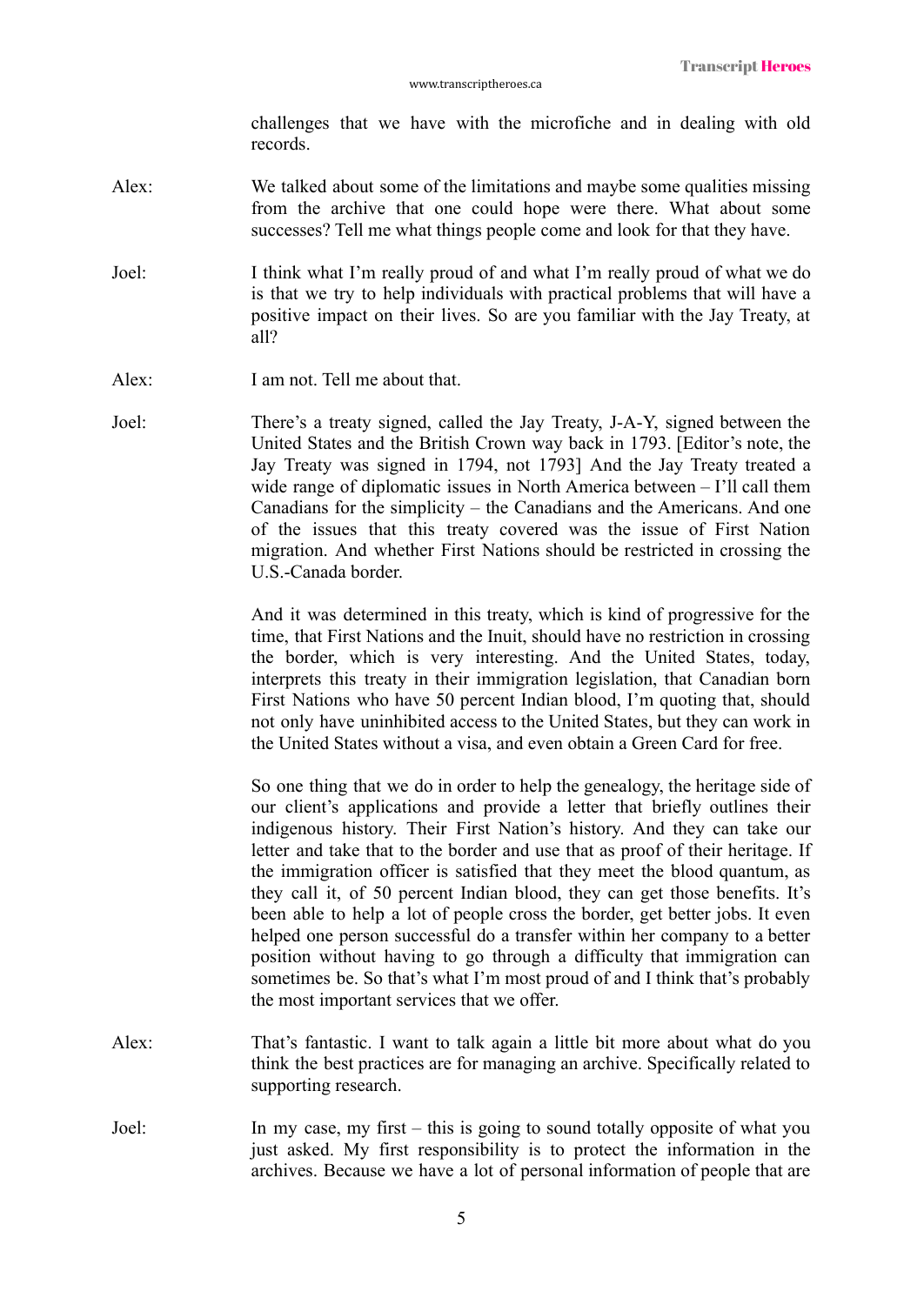still living and a lot of sensitive information, as well. So the first thing I need to do is protect the archives. So I can only allow authorized people to come in, here. But there are a lot of third-party researchers that obtain authorization to come in, too. So I just try to accommodate them as best I can and ensure that they have space to do their research, that I can accommodate the time which they come and direct them properly to records that they need. I think in terms of managing archives, it's very important to – it's so cliché – you got to know your collection. And that's for several reasons. One, you can direct people but you can also have confidence in that when a project is finished that's it's actually finished.

Sometimes, I'll have a novice  $-1$ 'll be training a novice to do the research that we do and they'll come to me with a report and it won't quite be complete. And I'll have to ask them, "Did you consult this resource?" and direct them properly to where they need to be. But, again, a big part of the job is being confident at the results that we have are the correct results and that we haven't missed anything.

And that's very important to me because there is a distrust that the First Nations in Canada – indigenous people as a whole -- have toward the federal government. And so we need to be confident that we're not cutting corners and inhibiting our progress in that relationship. I'm not upset that they don't trust the government. I think they've earned that distrust. And so we need to work hard as a federal government to kind of renew that relationship and do our work in good faith.

- Alex: That make sense to me.
- Joel: We support other research, as well. Some third parties that come in are research firms that have been hired by First Nations because they want to do some research on land claims. So we support that research. Although my team doesn't really do that, itself. We do that land claim research and some other Inuit research that we do is that. So there are some – this mostly applies to elderly people, today. But there are individuals in Canada who were born in very remote areas that never had their birth registered for their province. And some other service that we offer is we will dig into our records that treaty pay lists, the Indian registration system, and we'll write in a letter every instance, and outline every instance, in which an individual's age or birth appears in our records and they can take our letter to a provincial vital statistics office and they can obtain a delayed birth registration. And that enables people of retirement age to obtain old age security benefits. That's another thing that I'm very pleased that I'm able to be a part of.
- Alex: Sounds utterly fantastic. Joe Sherlock. Thank you very much.

Joel: Thank you very much.

Alex: We hope to have you again sometime.